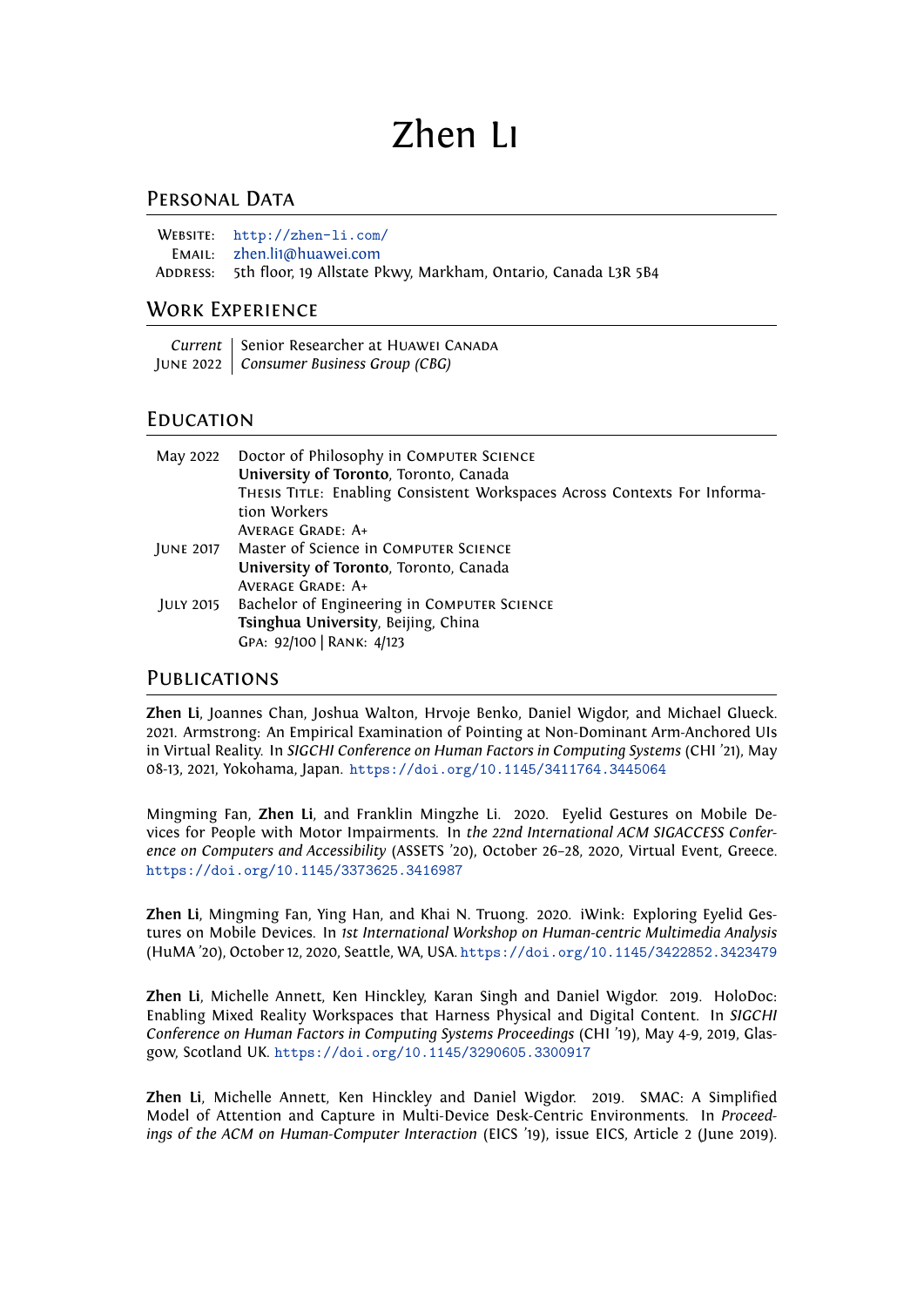#### <https://doi.org/10.1145/3300961>

Weinan Shi, Chun Yu, Xin Yi, **Zhen Li**, and Yuanchun Shi. TOAST: Ten-Finger Eyes-Free Typing on Touchable Surfaces. In *Proceedings of the ACM on Interactive, Mobile, Wearable, and Ubiquitous Technologies* (UBICOMP '18), Vol. 2, No. 1, Article 33 (March 2018). [https://doi.org/](https://doi.org/10.1145/3191765) [10.1145/3191765](https://doi.org/10.1145/3191765)

Julian Ramos, **Zhen Li**, Johana Rosas, Nikola Banovic, Jennifer Mankoff, and Anind Dey. Keyboard Surface Interaction: Making the Keyboard into a Pointing Device. Jan 2016. [http:](http://arxiv.org/abs/1601.04029) [//arxiv.org/abs/1601.04029](http://arxiv.org/abs/1601.04029)

#### **INTERNSHIPS**

| <b>APR-SEP 2019</b> | Armstrong: An Empirical Examination of Pointing at Non-Dominant Arm-<br>Anchored UIs in Virtual Reality                                     |
|---------------------|---------------------------------------------------------------------------------------------------------------------------------------------|
|                     | Supervised by Dr. Michael Glueck, Chatham Labs (now acquired by FRL)                                                                        |
|                     | Investigated the performance and limitations of arm-anchored 3D UIs in VR environments<br>and developed a Unity plugin for 3D UI designers. |
|                     | Research outcomes published at CHI 2021.                                                                                                    |
|                     |                                                                                                                                             |
| <b>JUL-SEP 2014</b> | Keyboard-Surface Interaction: Using the Keyboard's Surface as a Pointing                                                                    |
|                     | <b>Device</b>                                                                                                                               |
|                     | Supervised by Prof. Anind K. Dey, HCI Institute, Carnegie Mellon University                                                                 |
|                     | Designed the first stage of the user study and contributed to the gesture recognition using<br>Wii Remote sensors.                          |

# **TEACHING**

| WINTER/FALL 2021<br>SUMMER/FALL 2020<br>WINTER/FALL 2019<br><b>WINTER 2016</b> | <b>Teaching Assistant</b><br><b>INTRODUCTION TO COMPUTER SCIENCE, CSC108</b><br>Department of Computer Science, University of Toronto       |
|--------------------------------------------------------------------------------|---------------------------------------------------------------------------------------------------------------------------------------------|
| <b>WINTER 2020</b>                                                             | <b>Teaching Assistant</b><br>THE DESIGN OF INTERACTIVE COMPUTATIONAL MEDIA, CSC318<br>Department of Computer Science, University of Toronto |
| WINTER/SUMMER/FALL 2018<br>WINTER/FALL 2017                                    | <b>Teaching Assistant</b><br><b>INTRODUCTION TO COMPUTER SCIENCE, CSC148</b>                                                                |
| SUMMER/FALL 2016                                                               | Department of Computer Science, University of Toronto                                                                                       |
| <b>FALL 2011</b>                                                               | <b>Teaching Assistant</b><br>FUNDAMENTALS OF PROGRAMMING, No.30240233<br>Department of Computer Science and Technology, Tsinghua University |